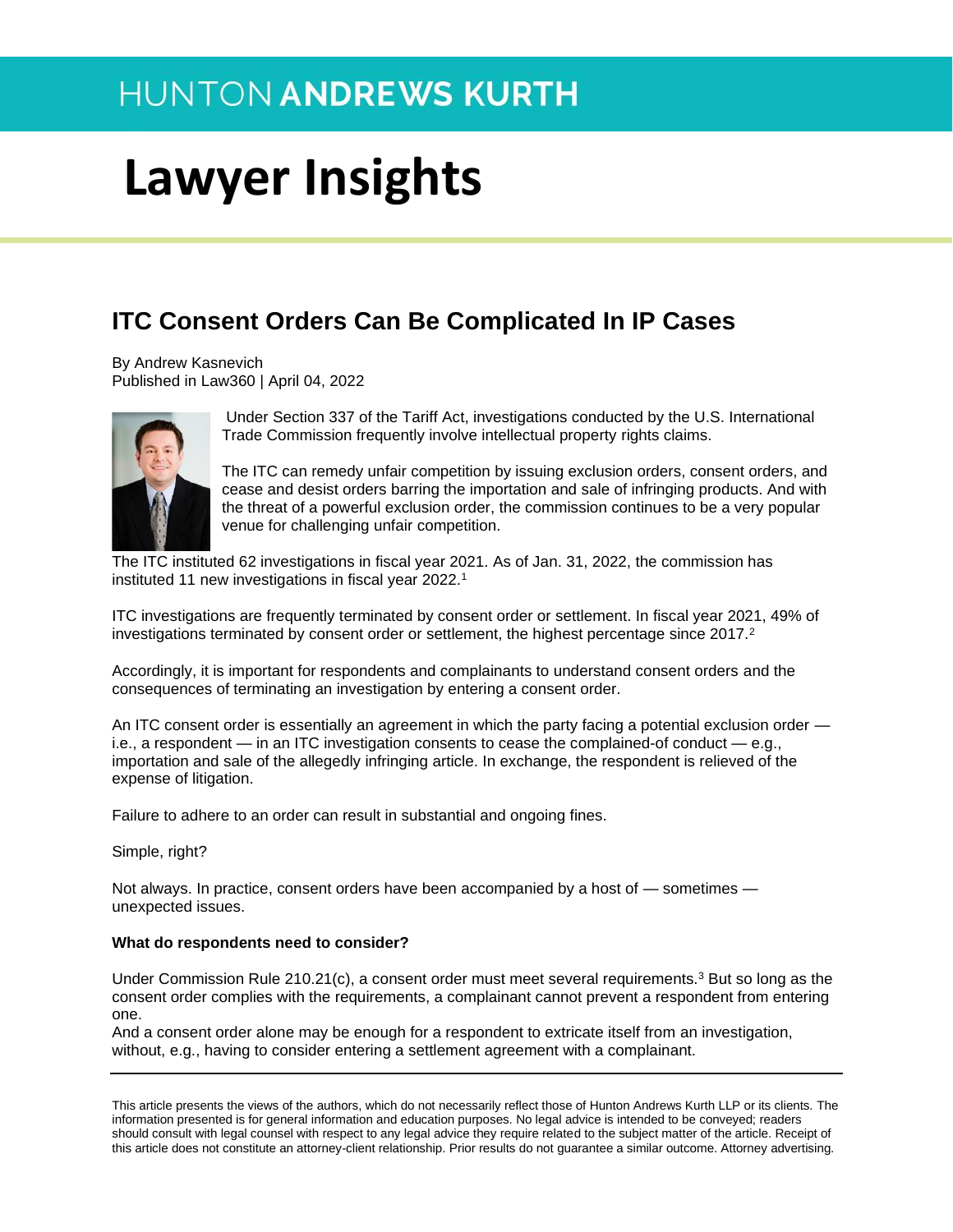#### **ITC Consent Orders Can Be Complicated In IP Cases**  By Andrew Kasnevich

Published in Law360 | April 04, 2022

Section 337 investigations are fast-paced, fact intensive and can require testimony from multiple experts. It is therefore no surprise that a respondent defending itself in an investigation can quickly incur substantial legal expenses and disruptions to business operations.

A respondent may believe, often strongly, that a complainant's allegations have no merit Andrew Kasnevich and the alleged conduct does not constitute a violation of Section 337.

However even with solid invalidity, noninfringement and domestic industry defenses, prevailing over a complainant at the ITC can be an expensive proposition. For these reasons alone, a consent order is an attractive option to avoid litigation costs.

In evaluating whether to enter into a consent order, a respondent must consider the value of the conduct it is agreeing to forego. For example, a consent order can be a relatively quick and inexpensive way to end an investigation where the accused products will soon be discontinued or have low sales.

As another example, a respondent may find a consent order more attractive than litigation when accused of infringing a patent that will soon expire.

A respondent can enter a consent order that covers all, or only a portion, of the allegedly unfair conduct. Depending upon the scope of the complainant's allegations, a consent order that does not completely terminate the investigation can narrow the dispute and allow a respondent to focus its resources on defending the most important aspects of the case or on presenting its strongest defenses.

#### **What strategy should a complainant pursue?**

On the complainant side, a consent order can bring an investigation to an abrupt end. Halting the allegedly unfair conduct is surely a favorable outcome, but an investigation that ends without a settlement agreement may not be completely satisfactory.

Researching, preparing and filing a complaint sufficient to launch an ITC investigation invariably incurs significant expenditures of time and effort — and likely considerable billable hours — and for a complainant that is not able to exploit the market for the excluded products, purely injunctive relief may come up short. A nonpracticing entity complainant, in particular, may desire monetary compensation from settlement.

Of course, a complainant is free to pursue monetary damages in district court, and it is common for a complainant to file a district court complaint parallel to its ITC complaint. However, district courts proceed much slower than the ITC, which can delay any monetary damages and open the underlying IP to validity challenges — e.g., inter partes reviews before the U.S. Patent and Trademark Office's Patent Trial and Appeal Board.

Accordingly, a complainant should structure its case to be resistant to consent orders, if possible. A complainant should try to target products with significant sales volume or of strategic importance to the respondent and in the marketplace, or present a breadth of allegations that will make consenting to the entirety of the requested relief unpalatable to the respondent.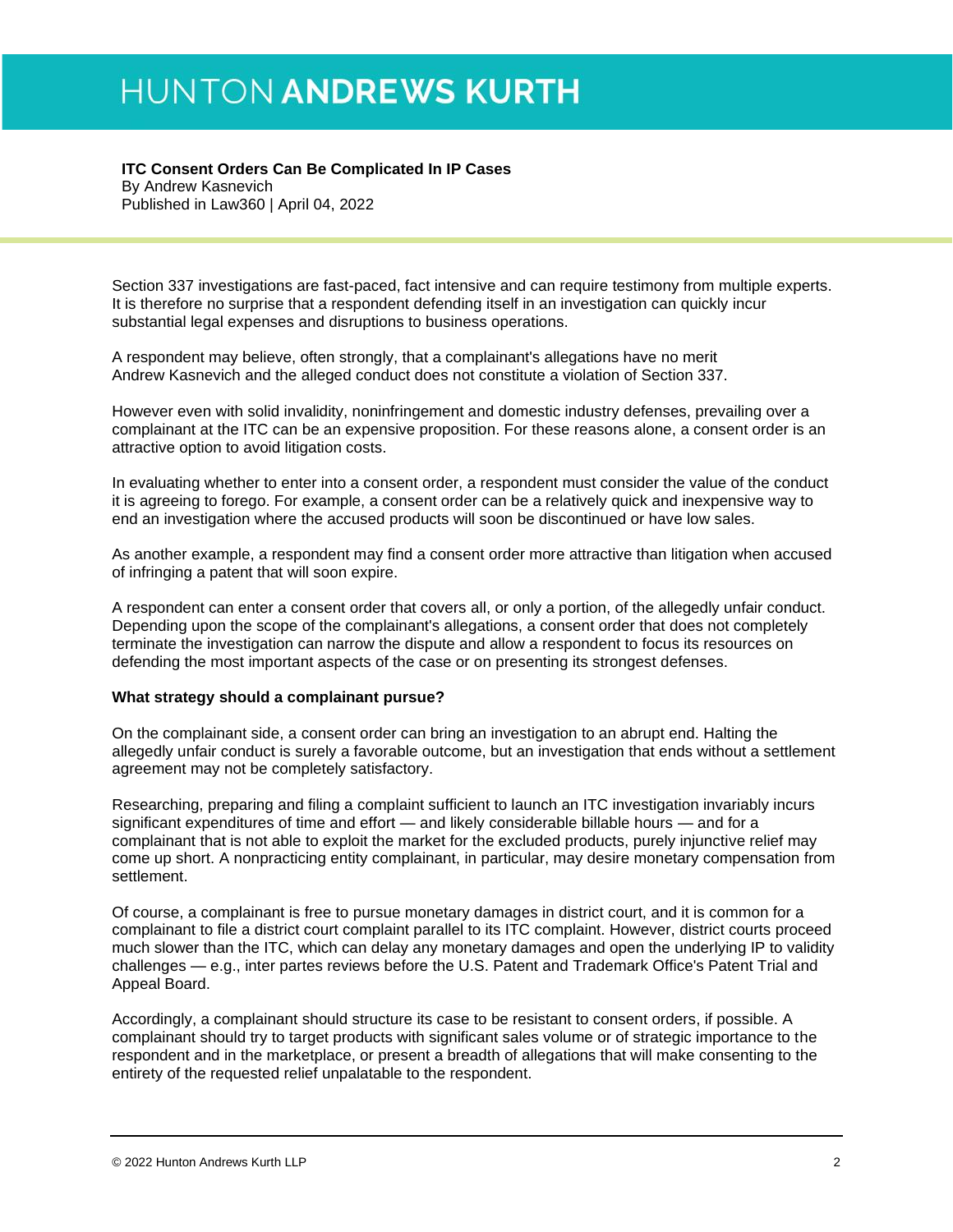#### **ITC Consent Orders Can Be Complicated In IP Cases**

By Andrew Kasnevich Published in Law360 | April 04, 2022

And when alleging patent infringement, the remaining term of the asserted patent must be sufficient to dissuade a respondent from simply entering a consent order and waiting for the patent to expire.

#### **What are the consequences of a consent order?**

None of this is to say a consent order is the ITC equivalent of a get-out-of-jail-free card. Rather, the ITC and U.S. Court of Appeals for the Federal Circuit have repeatedly recognized the need for a respondent to fully comply with a consent order, even in potentially unexpected circumstances.

The Federal Circuit interprets a consent order as a contract between the respondent and the ITC, one that has been drafted by the respondent.<sup>4</sup> The ITC itself enforces consent orders, and the Commission can assess civil penalties or seek injunctive relief in a federal district court if it finds a respondent is not in compliance.

The need to comply with a consent order persists regardless of other defenses available to a respondent. For example, a respondent accused of patent infringement in a Section 337 investigation has many avenues to challenge the validity of a patent, including in a district court case or a post-grant challenge. While it can be — understandably — tempting to rely on the subsequent invalidation of a patent to negate the outcome of an ITC investigation, including a consent order, a recent precedent offers a reminder that any such negation only goes so far.

In the March 1 DBN Holding Inc. v. International Trade Commission<sup>5</sup> decision in the Federal Circuit, DeLorme Publishing — now known as DBN Holding — agreed to a consent order barring the importation of two-way global satellite communication devices, systems and components to resolve an ITC investigation based on allegations of infringing several claims of U.S. Patent No. 7,991,380, or the '380 patent.<sup>6</sup>

As required, the consent order expressly stated that it "shall not apply with respect to any claim of any intellectual property right that has expired or been found or adjudicated invalid or unenforceable by the [ITC] or a court or agency of competent jurisdiction," provided that judgment has become final and nonreviewable.<sup>7</sup>

The U.S. District Court for the Eastern District of Virginia later invalidated the alleged claims of the '380 patent in a decision subsequently affirmed by the Federal Circuit.<sup>8</sup> Prior to invalidation, the ITC had imposed an approximately \$6.2 million civil penalty on DeLorme for violating the consent order, which the Federal Circuit had also affirmed.<sup>9</sup> In response to a later appeal, the Federal Circuit instructed the ITC to assess on remand whether to modify or rescind the civil penalty.<sup>10</sup> On remand, the ITC determined that the civil penalty did not require modification or rescission.

In DBN, the Federal Circuit found no abuse of discretion and again affirmed the ITC's finding, sending a clear message that parties are wise to comply with all Commission orders—no matter how promising the party may think its position is—unless, and until, the IP right at issue is formally invalidated.<sup>11</sup> Notably, the Federal Circuit expressly agreed "with the ITC that deterring violation of its orders by imposing civil penalties for violative conduct is in the public interest."<sup>12</sup>

In the 2019 Carburetors and Products Containing such Carburetors<sup>13</sup> investigation, the ITC also demonstrated that using a consent order to exit an investigation is not without consequence. There, the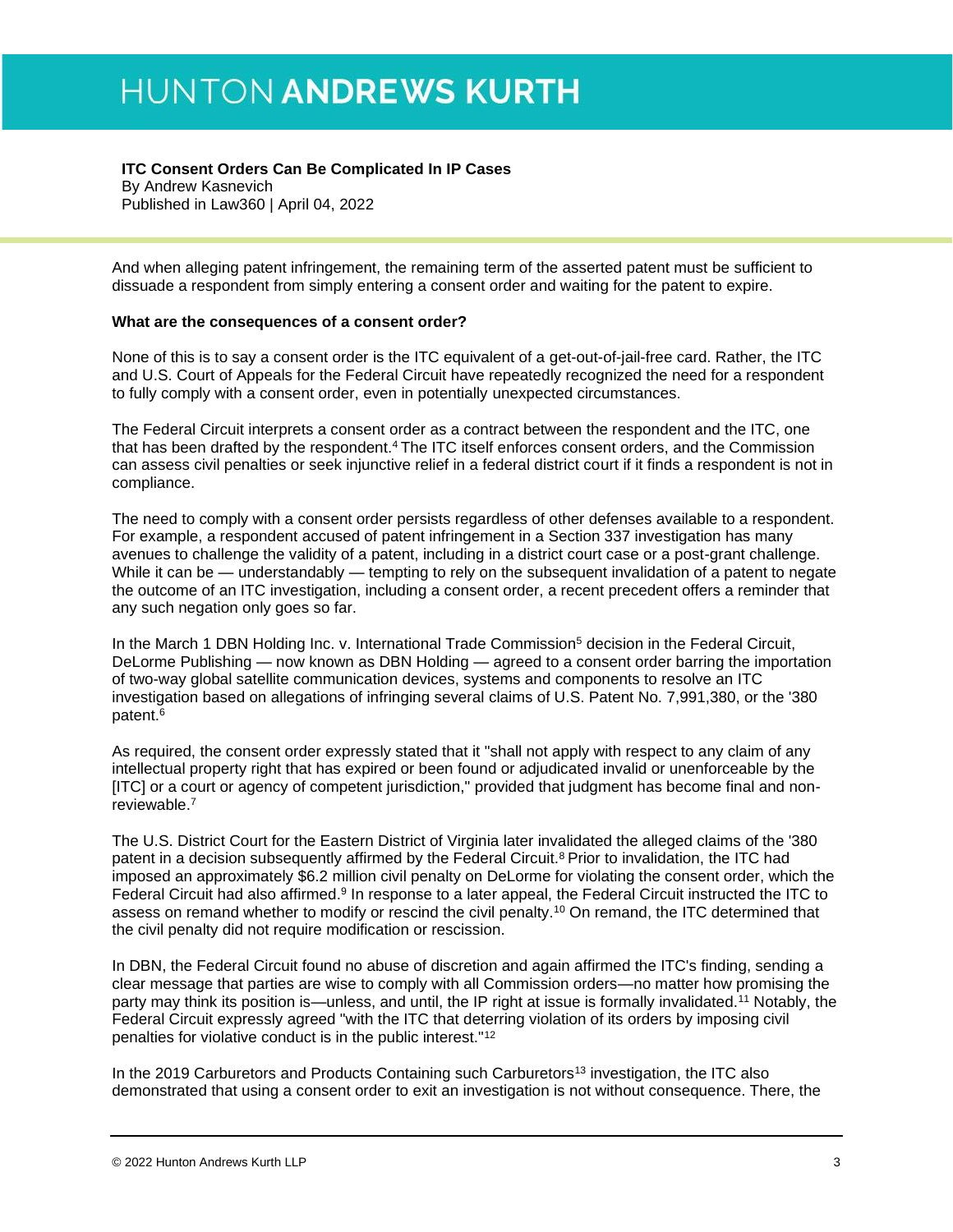#### **ITC Consent Orders Can Be Complicated In IP Cases**

By Andrew Kasnevich Published in Law360 | April 04, 2022

complainant had accused carburetor products from several respondents of allegedly infringing two patents.

Early in the investigation, one respondent, Fujian Hualong Carburetor, moved to terminate based on a consent order. Fujian's motion, which had the support of the Office of Unfair Import Investigations and was actively opposed by the complainant, was granted and resulted in Fujian's exit from the investigation. 14

The investigation continued, however, against other respondents. Ultimately, the complainant failed to establish the economic prong of the domestic industry requirement.

Accordingly, the investigation was terminated as to the remaining respondents with a finding of no violation.<sup>15</sup>

Fujian then filed a petition seeking rescission of its consent order, opposed by both the complainant and the Office of Unfair Import Investigations. Fujian's petition was denied, with the commission finding that a later determination that the complainant failed to satisfy the domestic industry requirement does not qualify as a change in the conditions of law or fact that led to the consent order. <sup>16</sup> Fujian thus remained barred from importing and selling its accused carburetors — subject to the consent order — while respondents who continued to contest the investigation were free to import their carburetors.

Unfortunately, there is no apparent way to guard against this turn of events before filing a consent order. The ITC rules actually preclude including such language in a consent order because they state: "The Commission will not issue consent orders with terms beyond those provided for in this section" under Rule 210.21(c)(4).

#### **Takeaways**

The cases make two things clear. First, although the ITC may rescind an order, including a consent order, based on a changed condition of fact or law, it need not rescind a penalty issued for a prior violation of such an order.

Compliance with a consent order up to and until its rescission by the commission is paramount. And second, sometimes rescission of a consent order is not an option at all, even where a complainant's case subsequently fails on the merits.

Both respondents and complainants should make themselves aware of complications like these when considering the options for ending an ITC investigation.

#### **Notes**

1. See U.S. International Trade Commission, Section 337 Statistics, [https://usitc.gov/intellectual\\_property/337\\_statistics.htm.](https://usitc.gov/intellectual_property/337_statistics.htm)

2. See U.S. International Trade Commission, Section 337 Statistics, Settlement Rate Data, [https://usitc.gov/intellectual\\_property/337\\_statistics\\_settlement\\_rate\\_data.htm.](https://usitc.gov/intellectual_property/337_statistics_settlement_rate_data.htm)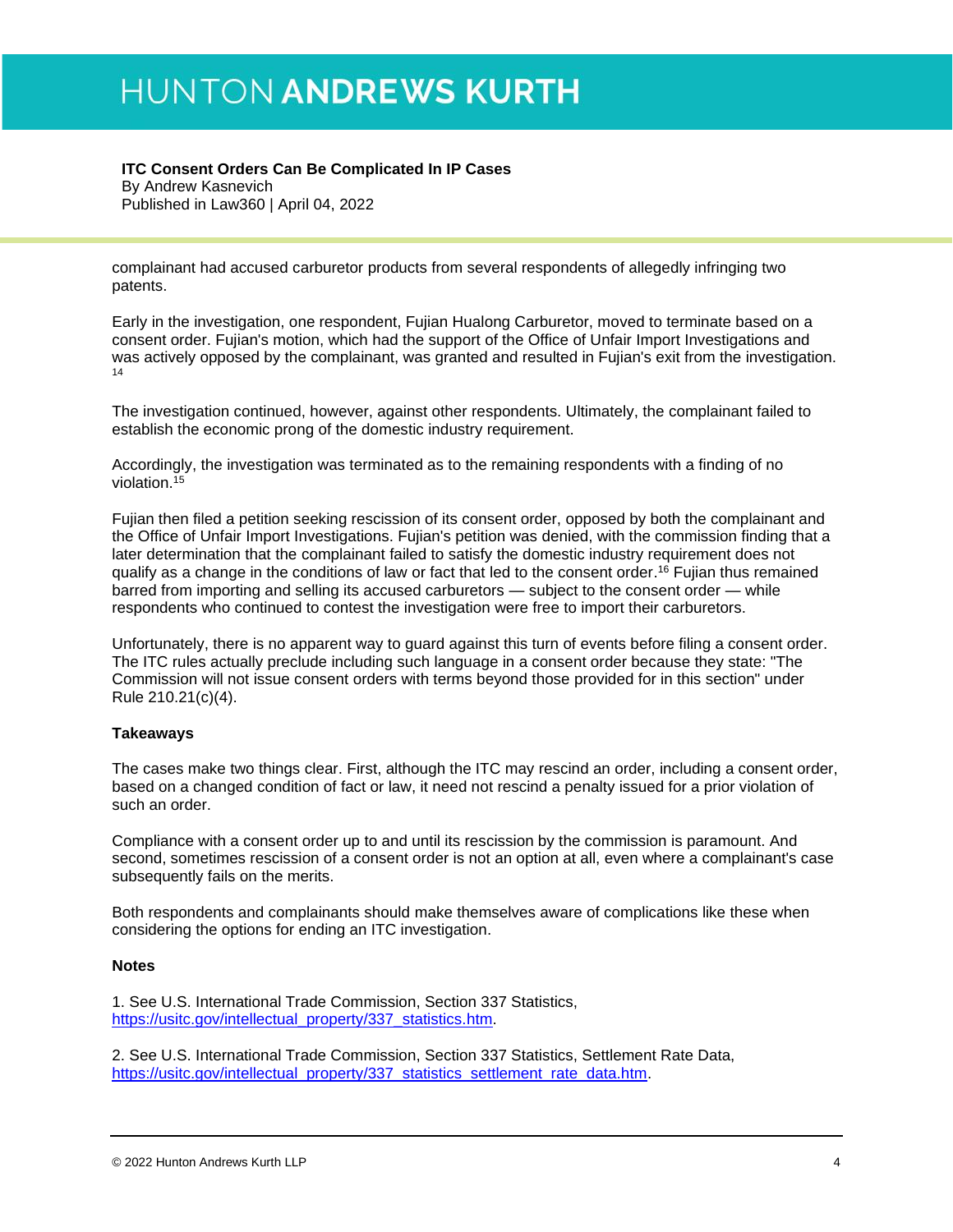**ITC Consent Orders Can Be Complicated In IP Cases** 

By Andrew Kasnevich Published in Law360 | April 04, 2022

3. Requirements include: a statement identifying the complainant, respondent, the subject articles, and the allegations of infringement; a statement that the respondent will not sell for importation, import, or sell after importation the subject articles except by consent, license, or settlement agreement with the complainant; a statement that the respondent will not seek judicial review or otherwise challenge or contest the validity of the consent order; a statement that when a relevant IP right expires the consent order will become null and void as to that right; and a statement that if a relevant IP right is held invalid or unenforceable or a subject article is found not to infringe in a final decision not subject to appeal, the consent order will become null and void as to that right or article. 19 C.F.R. § 210.21(c).

4. DeLorme Publ'g Co. v. Int'l Trade Comm'n , 805 F.3d 1328, 1331, 1333 (Fed. Cir. 2015), citing uPI Semiconductor Corp. v. Int'l Trade Comm'n , 767 F.3d 1372, 1377 (Fed. Cir. 2014).

5. DBN Holding, Inc. v. International Trade Commission , 26 F.4th 1363 (March 1, 2022).

6. DBN, 26 F.4th at 1366.

7. DBN, 26 F.4th at 1366 at n. 4.

8. DeLorme Publ'g Co. v. BriarTek IP, Inc. , 622 F. App'x 912, 913 (Fed. Cir. 2015) (non-precedential).

9. DeLorme Publ'g Co. v. Int'l Trade Comm'n , 805 F.3d 1328, 1333-34 (Fed. Cir. 2015).

10. DBN Holding, Inc. v. Int'l Trade Comm'n , 755 F. App'x 993, 998 (Fed. Cir. 2018) (non-precedential) under under 19 C.F.R. § 210.76.

11. DBN, 26 F.4th at 1366.

12. DBN, 26 F.4th at 1372.

13. Investigation No. 337-TA-1123.

14. Investigation No. 337-TA-1123, Comm'n Notice at 2.

15. Id.

16. Id. The Commission also found that the consent order did not contain any language permitting rescission based on a later finding of no domestic industry.